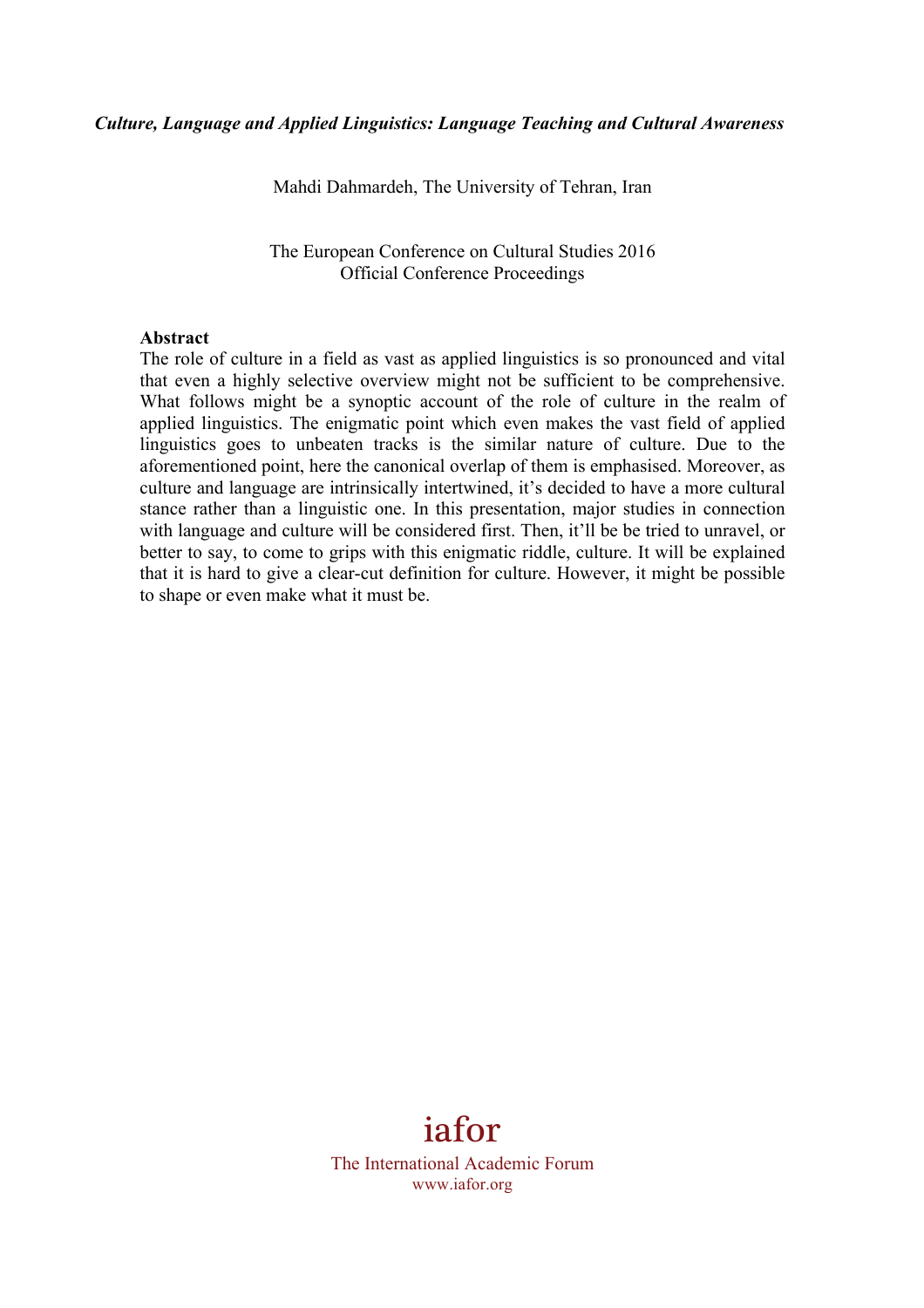### **Introduction**

The role of culture in a field as vast as applied linguistics is so pronounced and vital that even a highly selective overview might not be sufficient to be comprehensive. Put another way, whenever there is a language, there exists a certain culture with it, and having a negative view towards that culture might cause failure in the learning.

The prime example could be the term acculturation coined by Schumann (1978). The term came from an often-quoted case study of a 33-year-old Costa Rican who could not acculturate to the target language community. Moreover, the reason was his antagonistic view towards the new language, which in this case was the English language.

He (1978: 34) then came to the conclusion that 'Second language acquisition is just one aspect of acculturation and the degree to which a learner acculturates to the target-language group will control the degree to which he acquires the second language.'

Nevertheless, acculturation has its own limitations. For example, 'For some theorists, one limitation of the acculturation model, as a theory of SLA, is that it does not explain the internal mechanisms of how an L2 is acquired; it is a sociopsychological model rather than a cognitive-processing model' (Barkhuizen, 2004: 562).

As mentioned earlier, it is not possible to raise all the issues of culture that these days we are dealing with. Also, two crucial factors should be taken into account. First, although here I focus mainly on English, the purpose is any language in power which might be another language in the future. Second, considering English as accepted norms might be called into question. Concerning the first issue, Halliday (2006) points out:

It is naive to imagine that if the United Nations had decreed, back in 1950, that some other language – say Esperanto, or even Malay or Korean – was to be adopted as a world language, the global situation would have been any different: whatever language was adopted would soon have been primed to function as a medium of corporate power. In that case English would have continued to serve – as French does today – as a highly-valued international language in certain cultural regions and with certain clearly defined spheres of activity. (p. 362)

On the other hand, regarding the second issue, Kachru (2006) does not accept that English should be called international. He argues that:

It is in that diverse, cross-cultural sense that English is *international*. I have avoided the term *international language* with English. The term "international" used with "English" is misleading in more than one sense: it signals an *international* English in terms of acceptance, proficiency, functions, norms, pragmatic utility, and creativity. That actually is far from true – that is not the current international functional profile of the English language and never was. (p. 449)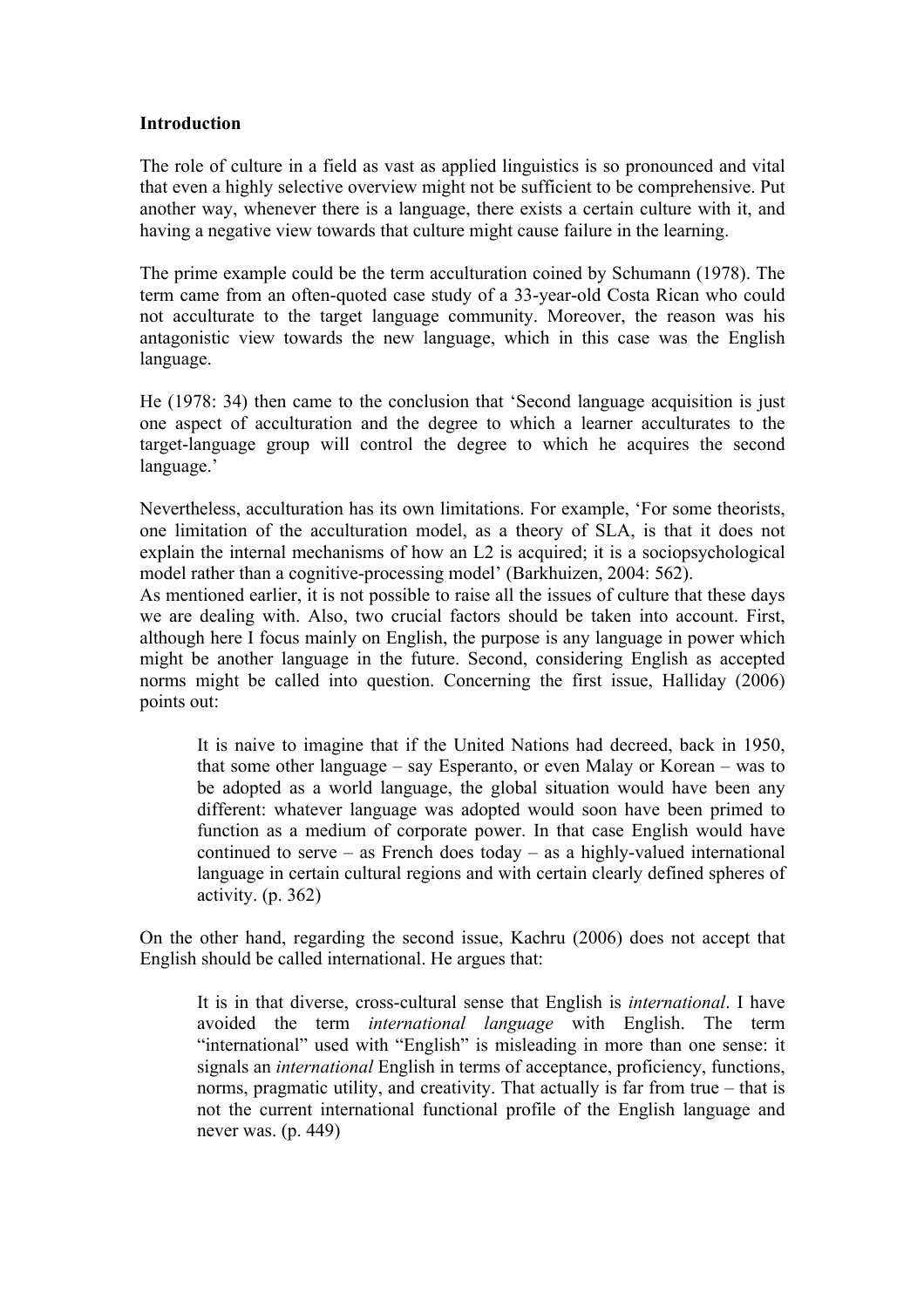The role of culture in the realm of applied linguistics is going to be discussed at this point. To this end, first, I go through the major studies in connection with language and culture.

These studies might fall into three broad categories, namely 1) those relating to epistemology of culture, 2) those relating to its relation to language, and finally 3) those relating to its presentation through a given language.

Furthermore, the relation between applied linguistics and mind as is going to be considered as a starting point. 'The field of applied linguistics, born in the fifties, at a time when the relationship of language and mind was the primary concern of formal linguistics, had a natural affinity to the brain sciences as they were developed then' (Kramsch, 2004: 235). But the relation between language and thought or better to say culture and thought has its origin in early nineteenth century (Kramsch, 2004). If one wants to know the relation between language and thought, s/he may refer to the oftenquoted statement by Sapir. Sapir points:

Language is a guide to "social reality" . . . it powerfully conditions all our thinking about social problems and processes. Human beings do not live in the objective world alone, nor alone in the world of social activity as ordinarily understood, but are very much at the mercy of the particular language which has become the medium of expression for their society . . . The fact of the matter is that the "real world" is to a large extent unconsciously built up on the language habits of the group. No two languages are ever sufficiently similar to be considered as representing the same social reality. The worlds in which different societies live are distinct worlds, not merely the same world with different labels attached . . . We see and hear and otherwise experience very largely as we do because the language habits of our community predispose certain choices of interpretation. (1962: 68–9)

A hotly debated issue related to language and somehow thought is the hegemony of language. Kachru (1985) considers three circles regarding the use of English, namely inner, outer, and expanding circles.

English speaking countries comprise the inner circle. The outer circle is composed of the countries where English is their second language. And the expanding circle refers to the countries where English is neither their first nor their second language.

However, not surprisingly, the inner circle is creating norms for the other two circles, which in a way could be a matter of hegemony.

### **Epistemological look**

Few might know that one of the striking similarities between applied linguistics and culture is that there is no unanimity on what they are. Put another way, these two broad concepts are known to us through their impacts on our lives. That is why it might not be surprising that more than 156 definitions for culture exist (Kroeber  $\&$ Kluckhohn, 1963).

For instance, for Chastain (1988) culture is viewed differently by different people.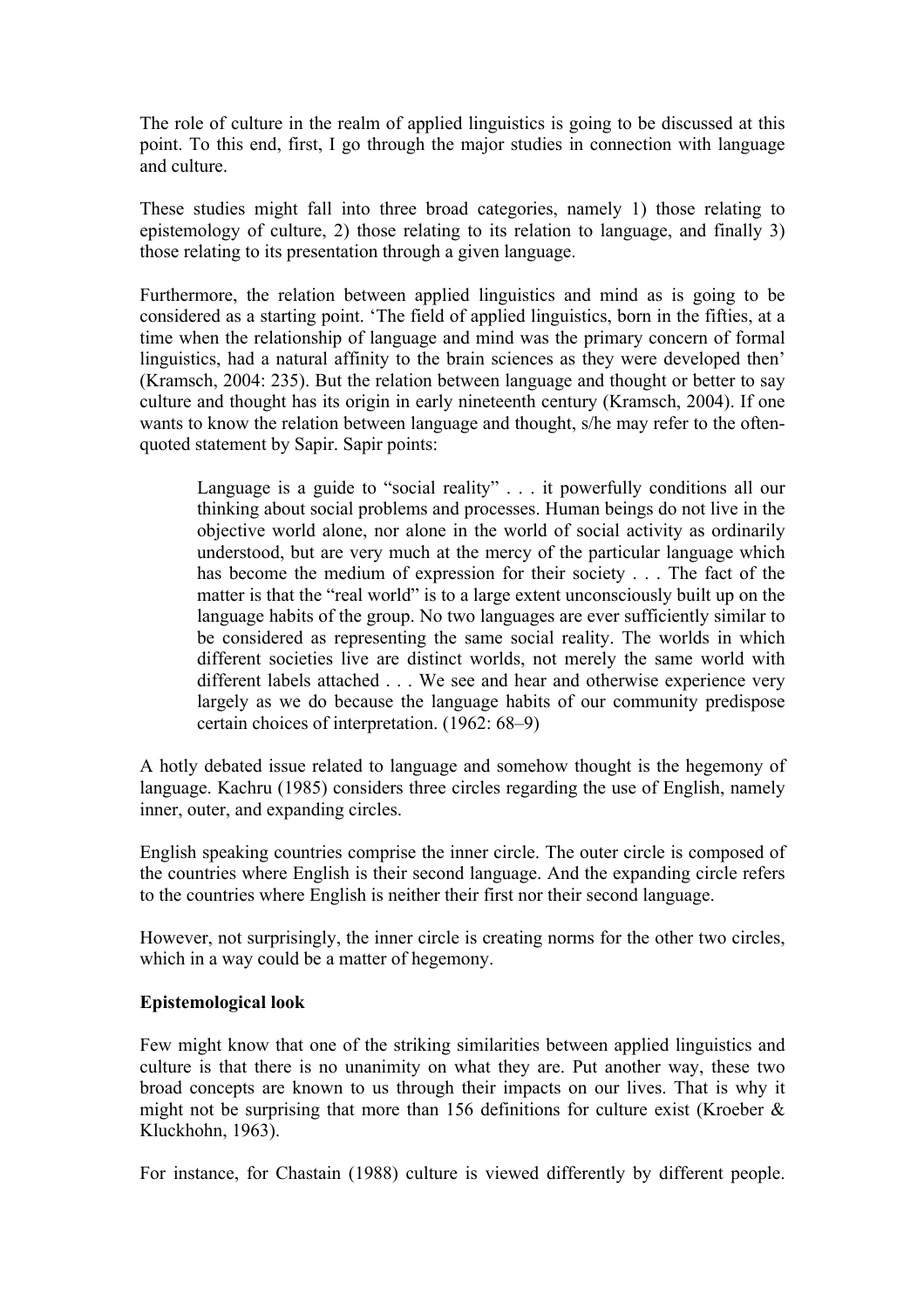Furthermore, she emphasises the differences between small c culture and big C culture. The former is related to the culture the students of language are in touch and try to come to grips with, while the latter pertains to major effect of it.

Kramsch (2013) believes that three critical features of culture in relation to language are its relational, historical, and symbolic mediation.

It can be implied from what Allameh Jafari (2003), an Islamic philosopher, thinker, and scholar, argues that instead of searching what exactly culture is we should try to create a pioneer culture. That is to say, regardless of what culture these days mean, we have to hunt for what culture must be. To him, a pioneer culture improves human lives, and it helps human beings achieve their final goal.

In a similar vein, Dahmardeh, Timcheh Memar and Timcheh Memar (2014) hold that what is going to miss in culture is ethics. They believe that ethics and culture are two twin concepts, and regarding their pedigrees, ethics precedes culture. In other words, culture is the variations of ethics which come to existence soon after certain concept of ethics is born.

On the other hand, some researchers have tried to reveal different aspects of this umbrella concept and make it more tangible. These scholars have provided a number of metaphorical models such as culture as an atom, an onion, a tree, and an iceberg (Bennett, 2013). From among these metaphors, the often-quoted metaphor of culture as an iceberg likens culture to an iceberg because only a small portion of culture is visible, while its line share is not easily visible (Weaver, 1986). Moreover, based on the iceberg metaphor, those invisible aspects of culture are included in deep culture, whereas the visible aspects lend themselves well to surface culture.

### **Its relation to language**

Maybe, not long ago, culture was viewed as a periphery part of language which was quite like an additional and separated skill. For instance, in Chastain's (1988) book, though one specific chapter is devoted to just culture, it implied that culture could be at least like one of the traditional four skills at push. In fact, although she emphasises the role of culture by devoting one chapter to it, she regards it as, more or less, a separable part of language. It goes without saying that that kind of notion was quite common at that time, but times have changed.

Culture has witnessed more terms and metaphors. Wallace (1988) introduced the term Cultural Competence by which he stresses out the complex package of the beliefs, ideas, knowledge, and so on.

Intercultural competence is another metaphor which has found itself in a good many of studies today. Byram (2000) holds that intercultural competence has the following characteristics: attitudes, knowledge, skills of interpreting and relating, skills of discovery and interaction, critical cultural awareness.

Now, culture is viewed as an inseparable part of language. It plays so vital a role that Kramsch (1998) argues that culture is more than a skill in that it cannot be separated from language. In other words, the atomistic view of language has been discarded.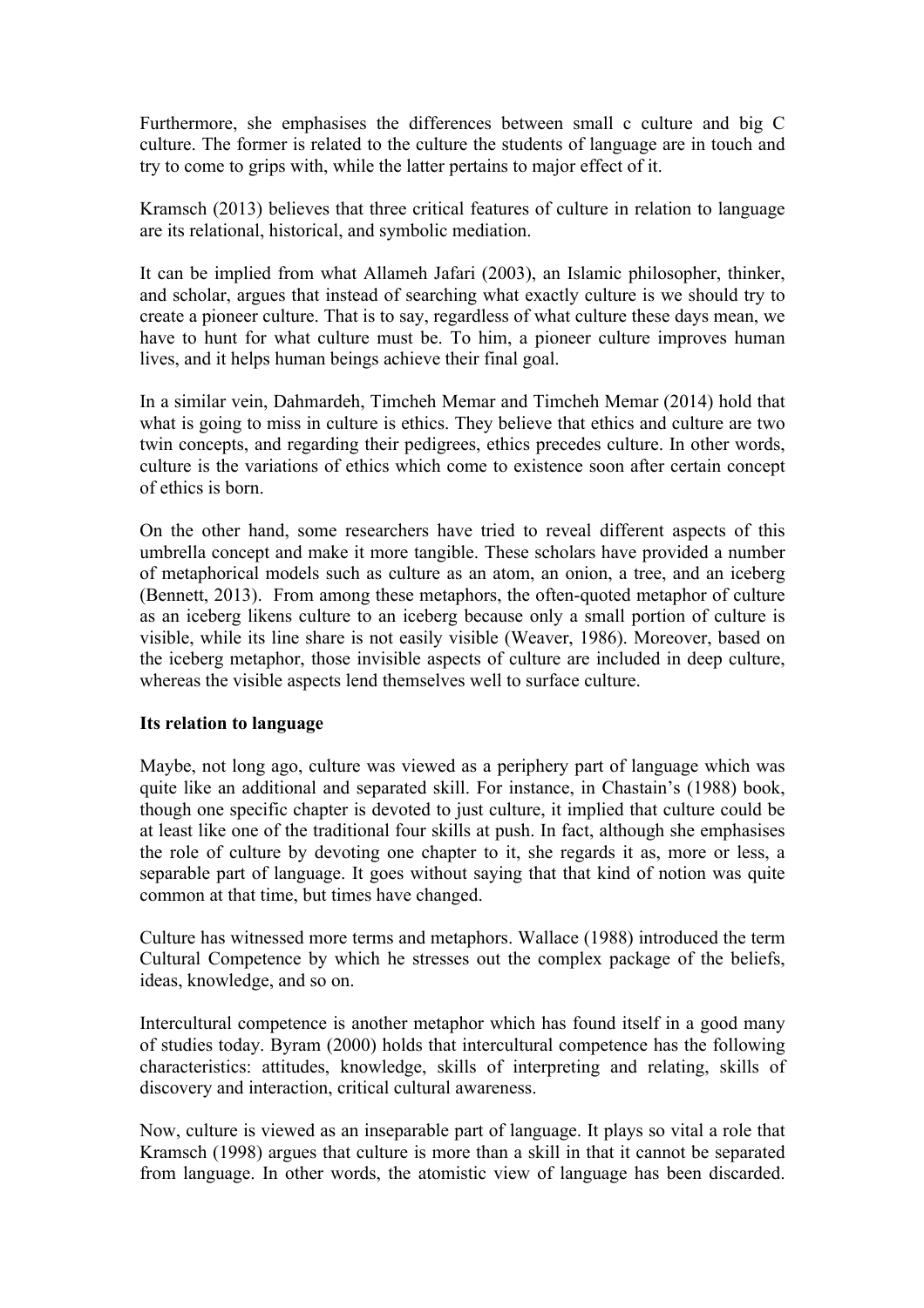Neither any of the skills of language nor its culture is considered as a divisible part of language. Joseph (2004) maintains that:

Language teaching and learning, which occupy a privileged place within applied linguistics, are political in the sense that they always involve two languages with differing cultural prestige in the world at large and in the particular situation in which the teaching and learning are taking place. (p. 348)

Quite similar to what Joseph (2004) mentions regarding the political nature of language, Kachru (2006) holds that 'in the new millennium culture wars, the English language has indeed become a vital weapon for articulating various positions and visions' (p. 449).

Dissanayake (2006) goes further and talks about politicisation. He points out:

Cultural Studies and politics of culture are inseparably linked . . . As a matter of fact, one of the readily identifiable influences of modern Cultural Studies has been this politicization, and the concomitant desire to challenge the hegemonic power of the nation-state, multinational corporations, main stream and entrenched scholarship . . . Our inquiries into the works of world Englishes will benefit greatly by delving more deeply into these imbricated issues. (p. 558)

# **How it should be presented**

The way culture should be presented in books has long been a subject of controversy. To Risager (1998) there are four ways of teaching culture namely, 1) intercultural, 2) multicultural, 3) trans-cultural, and 4) foreign-cultural.

In short, Foreign-cultural approach solely emphasises the target culture and does not take into account the comparison of the target and source culture, as it does not care about source language at all. This has been losing ground since the 1980s.

The intercultural approach emphasises the idea that culture is better learned once the comparison of the target and the learners' own culture is at work. This has replaced the foreign-culture approach, and is the dominant one today.

The multicultural approach is based on the idea that every given culture consists of some sub-cultures. This has made its appearance since the 1980s, but still is in marginal position.

The trans-cultural approach regards the foreign language as an international language, and thus for this approach it does not stand to reason to add any specific culture to the foreign or target culture. This approach is just beginning to appear as a result of internationalisation.

Overall, there are or better to say used to be at least four types of the presentation of culture. First, the target language, for example English, should be taught without its culture.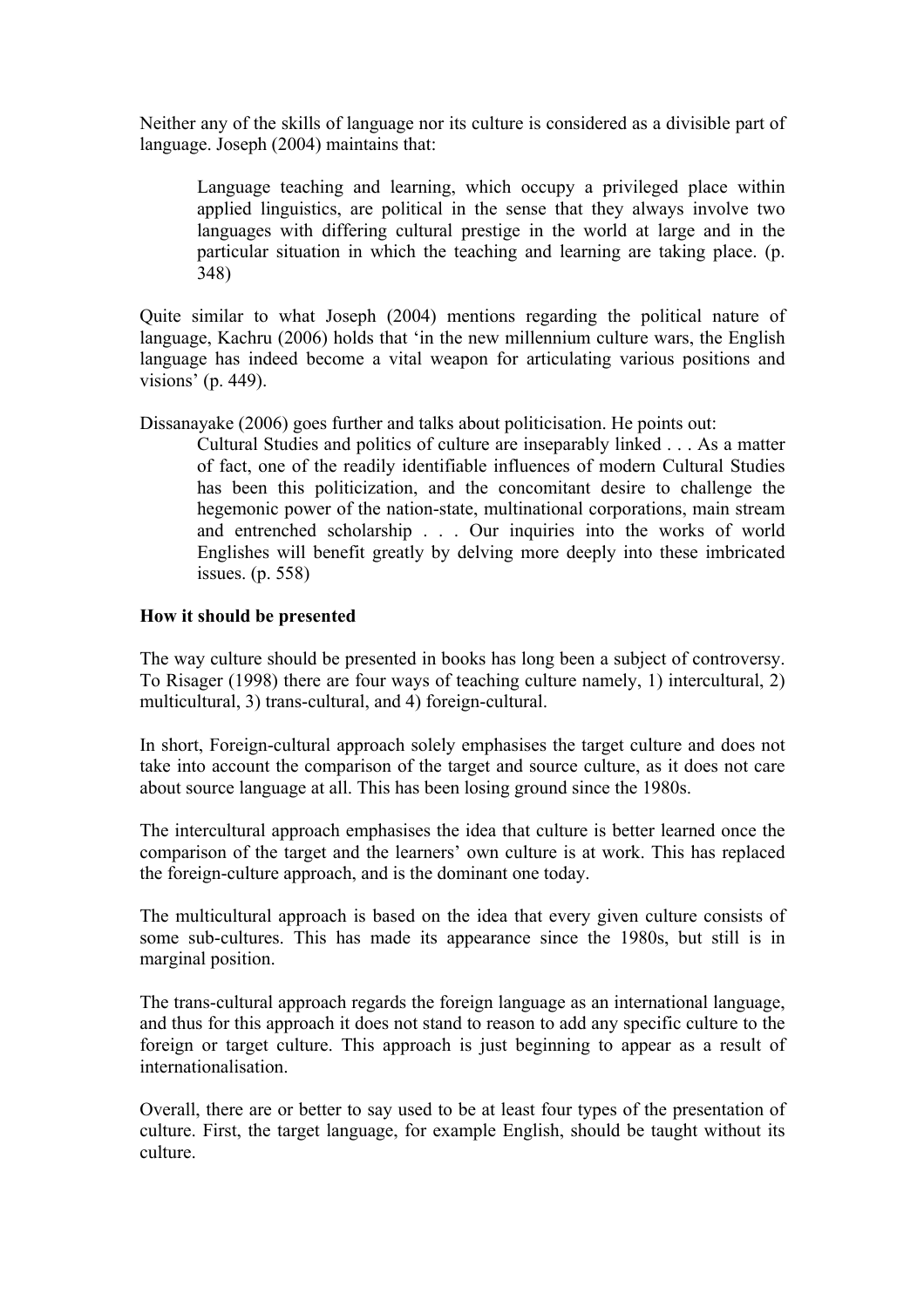Here the author definitely believes the separability of culture from language. However, such an idea has received virtually little attention.

Second, only the culture of the target language should be taught.

This type of presentation on its own might split into two strands. That is to say, for example regarding English, the presentation of culture could be restricted to what Kachru (1985) calls inner circle, the countries where English is their first language, or in addition to inner circle, it might include what Kachru (1985) calls outer circle, the countries where English is their second language or official language. In this regard, India could be a prime example. Viswamohan (2011) describes the stance of English in India as follows:

The socio-cultural transitions have ensured that English is accepted as a regular mode of communication in Indian songs and no hackles are raised anymore about the so-called purity of lyrics. Evidently, the pronounced use of the English language in media and society has expanded the linguistic repertoire of the film songs, where English seems to seamlessly blend with the rest of the lyrics. (p. 22)

Moreover, he (2011) believes that the language spoken today in India among the youth is English. In other words, in a way, the new generation in India has accepted the culture of English without thinking of conflicts.

The same story might be true for Russia where seldom any attention is given to variants of English, let alone to outer and expanding circles. For example, Leontovich (2005) believes that:

According to the Russian linguistic tradition, scholars doing theoretical research on different aspects of English in most cases do not make a clear distinction between its numerous regional variants. They usually refer to British and American English as ''subcultures'' within a unified culture of the English-speaking countries. All the other regional variants are seldom taken into account, which can be easily explained by the fact that the contacts of Russians with people from Australia, New Zealand, South Africa, etc. are very rare.

In the teaching of English at Russian schools and universities very little attention is given to the differentiation between the world Englishes. (p. 523)

Not dissimilar to Russia and India, English is considered, more or less, a language of high prestige in Saudi Arabia, and it is of great importance for the employment. Moreover, quite often people in Saudi Arabia send their children to bilingual schools where they can learn English in addition to Arabic (Al-Rawi, 2012).

In Iran is also other variations of English are rather unknown, and little attention, if any, is paid to them. Mainly, two so called standard variations of English, American, have drawn attention.

Third, the presentation of culture, for example of English, is not even restricted to outer circle, and the culture of the source language, for example Persian, should be included.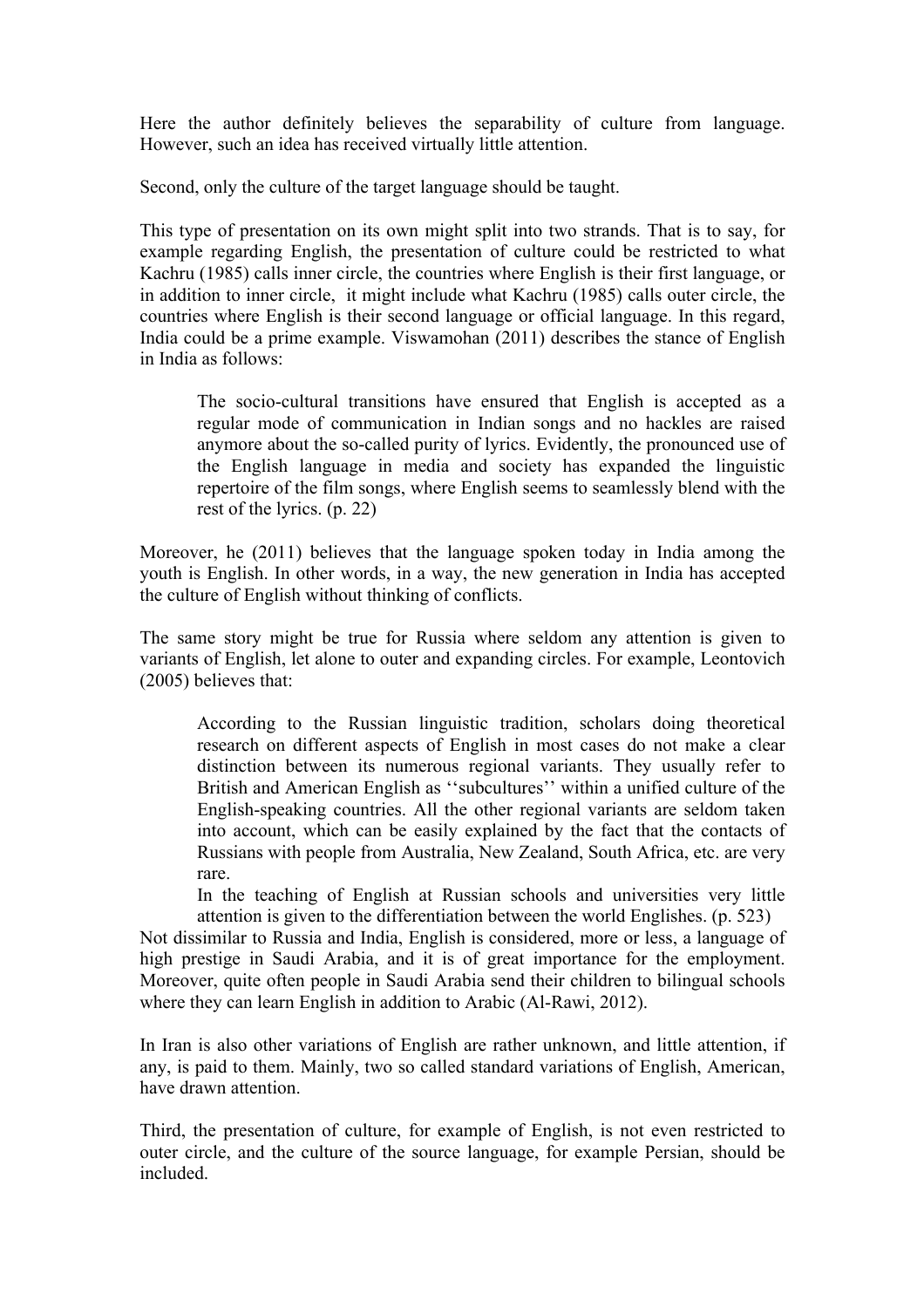Fourth, the presentation of culture even is more expanded and might include the world culture, the given author of the book might include all the cultural points he or she deems necessary or interesting for the learners regardless of boundaries and borderlines of countries.

Now let's take the above-mentioned types of presentation of culture into account. Obviously enough, the first type is not valid anymore, as the duality between language and its culture has long been proved to be virtually of no validity. Among the other types mentioned before, teaching target culture has drawn more attention. More specifically, in practice, the first strand of the second type, stating that the inner circle culture of the target language should be taught, is more common. For instance, as regards English course books, the majority of them have focused on inner circle to the exclusion of outer circle. However, there is a growing concern regarding to the inclusion of outer circle or even the world culture, one of which could be the book series titled *World English* written by Johannsen and Chase (2011) which has somewhat been adjusted to Asian countries, mainly Islamic countries.

# **Trends**

As there might be no mainstream for culture, its relation to language, and its presentation in books, introducing the trends seems to be a bit a matter of taste. From among the three broad categories regarding culture, the last category has drawn more attention, and a good many of studies have been carried out in this regard. The reason might lie in the fact that the first category, the epistemological view of culture, seems to be an unfathomable issue. The second category, the relation between language and culture, has virtually been proved to be inseparable. In other words, few might want to call such a notion into question, and there is almost unanimity among the scholars of the field. Now the last category pertaining to the presentation of culture is hotly debated. These days, the growing concern in connection with English is not just germane to inner circle; people are now talking about world Englishes. Let's go through the practical dimension of the trends, and see some of the seminal and influential studies concerning different presentations of a given culture. Having investigated two textbooks in terms of culture in Hong Kong, Ka-Ming (2011) found that the textbooks favoured English speaking countries. More specifically, after counting the frequency of the cultural points of different continents and countries, he maintains that the frequency of English speaking countries in the course books is quite above others. Not dissimilar to Ka-Ming's (2011) conclusion, Alptekin and Alptekin (1984) came to the conclusion that a balance between the target culture and students' native culture should be stricken. Another practical trend might owe itself to the emergence of intercultural competence which roughly may fall into the category of the presentation of culture. Among different scholars of intercultural competence, Piller's (2011) book entitled *Intercultural communication: A critical introduction* has mainly accentuated the importance of understanding different cultures. As a matter of fact, by the emergence of the term, intercultural, studies of language and culture have taken a new leaf.

### **Conclusion**

Given the situations in India, Saudi Arabia, and to some extent Russia portrayed by Viswamohan (2011), Al-Rawi (2012) and Leontovich (2005) respectively, one might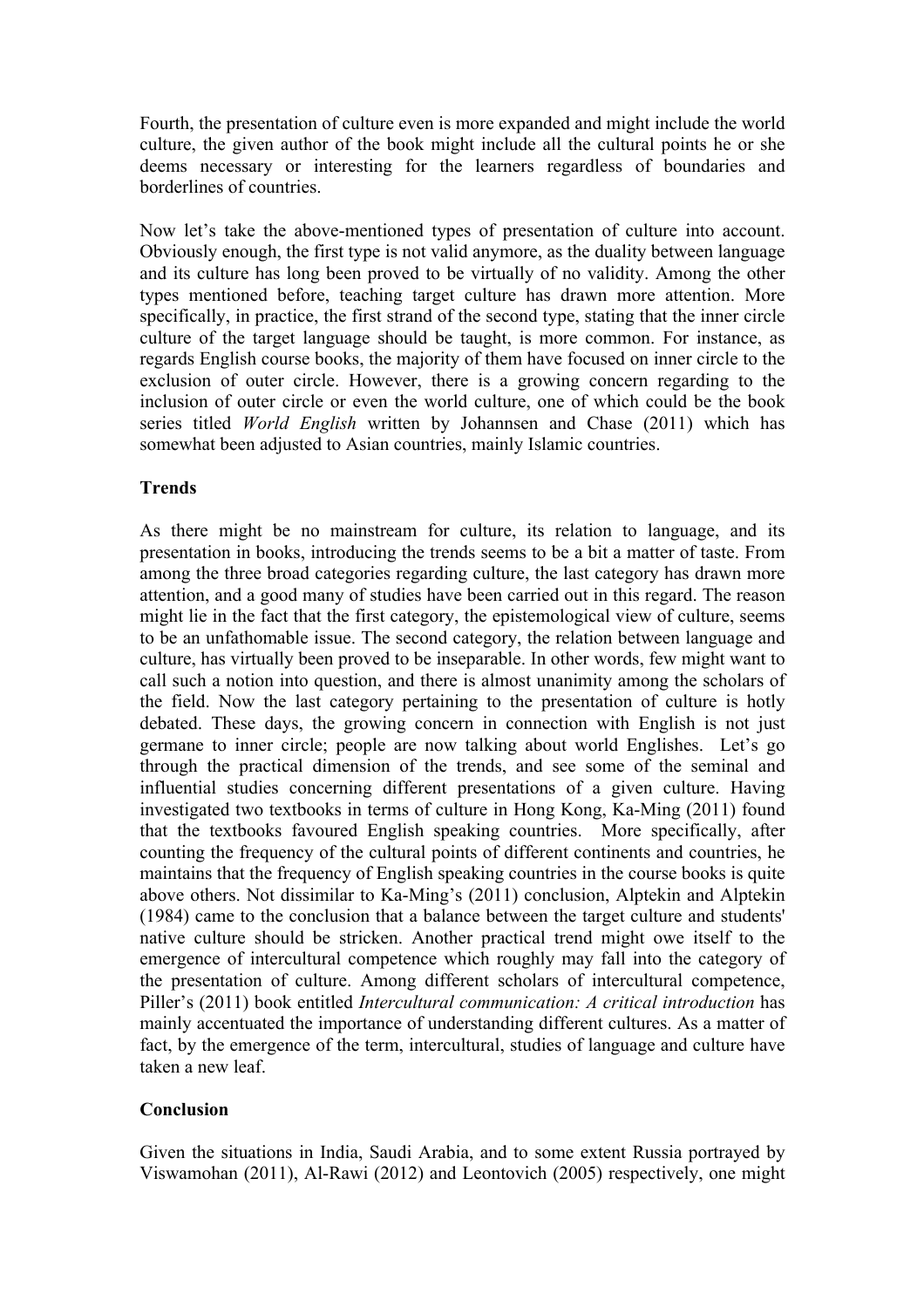come to know that English has come to be a language of prestige, especially American or British English. Moreover, by extension, outer-circle countries are going to replace their mother tongues with English, and the expanding circles are becoming the outer-circle and eventually replacing their languages with English. As mentioned earlier, it is hard to give a clear-cut definition for culture. However, we might be able to shape or even make what it must be. In line with what Allameh Jafari (2003) believes, we should have a pioneer culture, a culture which is based on high standard morality and ethics. Put it simply, we might be unable to change what culture is, but we will be able to make what culture be.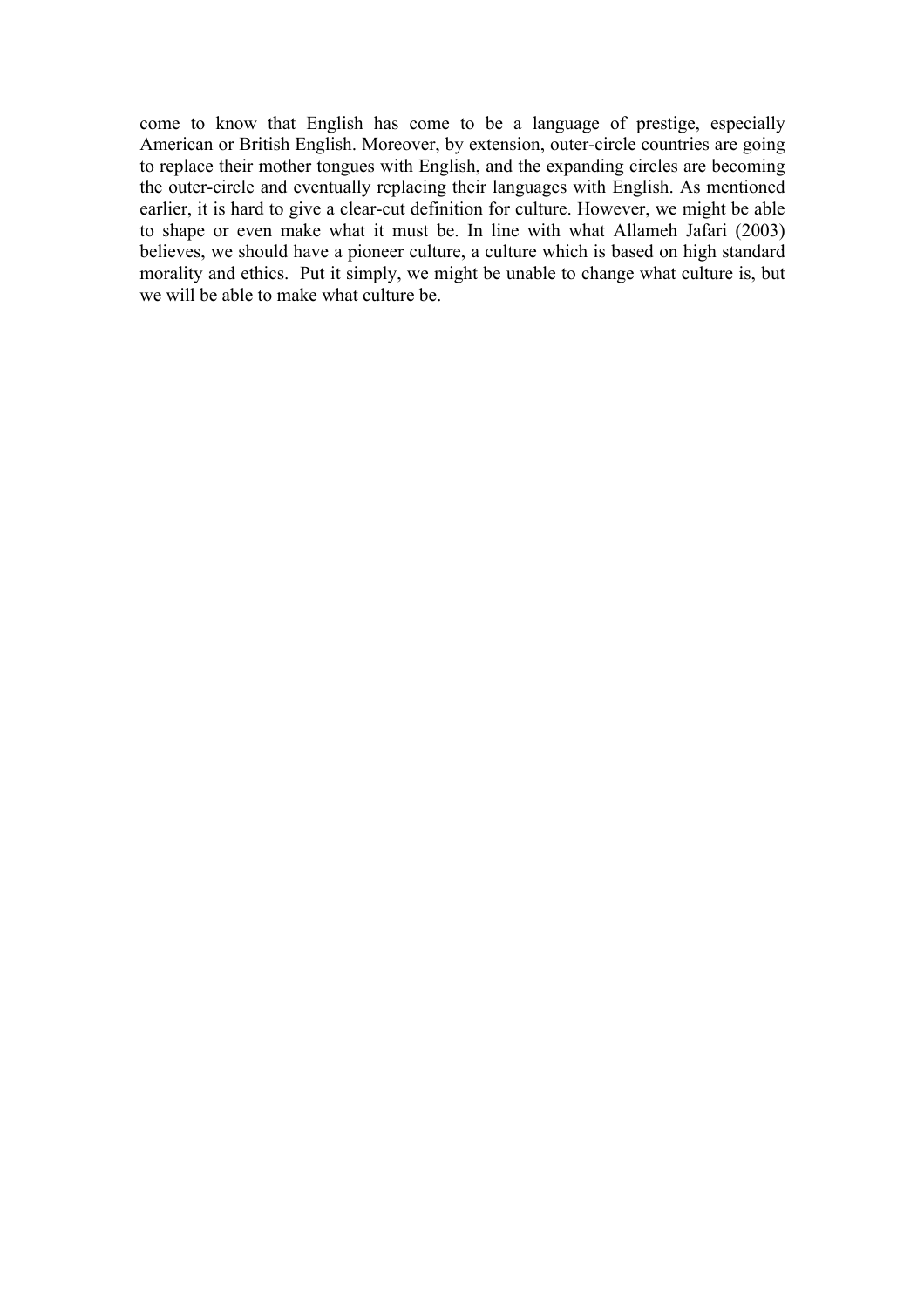### **References**

Allameh Jafari, M. T. 2003. *Pioneer culture to the rescue of mankind: An introduction to Islamic culture.* Tehran: The Institute of Editing and Publishing Allameh Jafari's Works.

Alptekin, C., & Alptekin, M. 1984. 'The question of culture: EFL teaching in non-English speaking countries.' *ELT Journal*, 38(1), 14–20. Al-Rawi, M. 2012. 'Four grammatical features of Saudi English.' *English Today*, 28(2), 32–38.

Barkhuizen, G. 2004. 'Social Influences on Language Learning.' In A. Davies & C. Elder (eds.), *The Handbook of Applied Linguistics*. Oxford: Blackwell Publishing Ltd, pp. 552-575.

Bennett, M. 2013. 'Culture is not like an iceberg.' Online at <http://www.idrinstitute.org/page.asp?menu1=14&post=1&page=1> (Accessed August 20, 2014).

Byram, M. 2000. 'Assessing Intercultural Competence in Language Teaching.' *Theme: Intercultural competence, Sprogforum*, 18 (6), 8-13.

Chastain, K. (3rd eds.) 1988. *Developing second-language skills: Theory and practice*. San Diego: Harcourt Brace Jovanovich.

Dahmardeh, M., Timcheh Memar, H., & Timcheh Memar, A. 2014. 'On Ethics and Culture: A Matter of Variation or Deviation? A study on Top Notch Series.' *Cultura. International Journal of Philosophy of Culture and Axiology,* 11(1): 113−125.

Dissanayake, W. 2006. 'Cultural Studies and Discursive Constructions of World Englishes.' In B. B. Kachru and Y. Kachru & C. L. Nelson (eds.), *The Handbook of World Englishes*. Oxford: Blackwell Publishing Ltd, pp. 545-566.

Halliday, M. A. K. 2006. 'Written Language, Standard Language, Global Language.' In B. B. Kachru, Y. Kachru & C. L. Nelson (eds.), *The Handbook of World Englishes*. Oxford: Blackwell Publishing Ltd, pp. 349-365.

Johannsen, K. L., & Chase, R. T. 2011. '*World English Series.'* Cengage Learning: Heinle.

Joseph, J. E. 2004. 'Language and Politics.' In A. Davies & C. Elder (eds.), *The Handbook of Applied Linguistics*. Oxford: Blackwell Publishing Ltd, pp. 347-366.

Kachru, B., B. 1985. 'Standards, codification and sociolinguistic realism: the English language in the outer circle.' In R. Quirk & H.G. Widdowson (eds.), *English in the world: Teaching and learning the language and literatures*. Cambridge: Cambridge University Press, pp. 11-30.